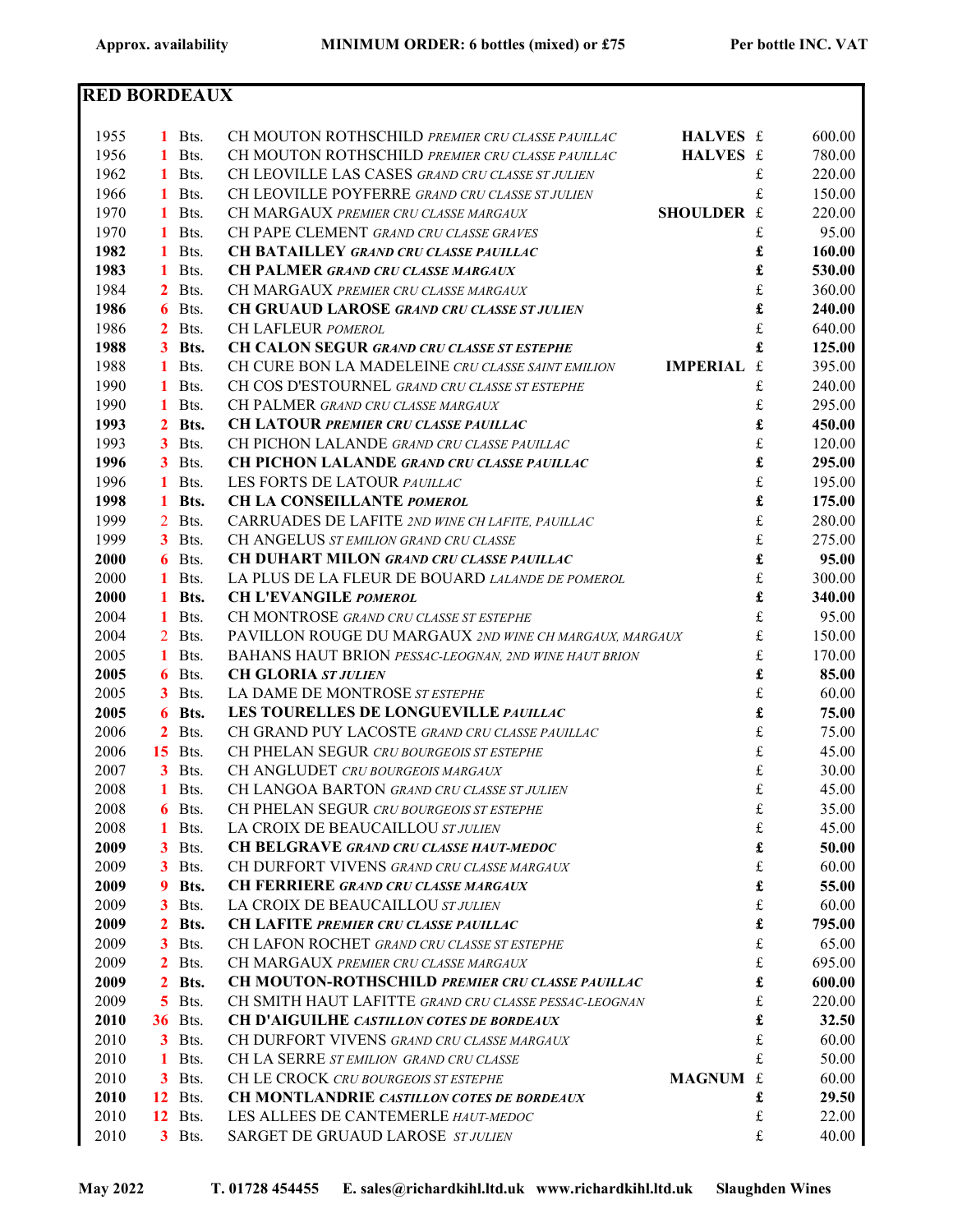| 2011 | 24 | Bts.           | CH CAPBERN GASQUETON CRU BOURGEOIS ST ESTEPHE                       | £            | 22.50 |
|------|----|----------------|---------------------------------------------------------------------|--------------|-------|
| 2011 | 24 | Bts.           | <b>CH ROC DE CAMBES COTES DU BOURG</b>                              | £            | 49.50 |
| 2011 | 5. | Bts.           | LA CROIX DE BEAUCAILLOU ST JULIEN                                   | £            | 40.00 |
| 2012 | 12 | Bts.           | CH CARLMAGNUS FRONSAC                                               | £            | 18.50 |
| 2012 | 1. | Bts.           | CH HAUT-BELLEVUE CRU BOURGEOIS HAUT-MEDOC                           | £            | 14.50 |
| 2012 |    | <b>36</b> Bts. | <b>CH FONBEL ST EMILION GRAND CRU</b>                               |              | 28.00 |
| 2014 | 12 | Bts.           | CH GRAND PUY LACOSTE GRAND CRU CLASSE PAUILLAC                      | £            | 60.00 |
| 2014 | 24 | Bts.           | <b>CLOS DE L'ORATOIRE STEMILION GRAND CRU CLASSE</b>                | £            | 35.00 |
| 2014 |    | $12$ Bts.      | LE PETIT HAUT LAFITTE 2ND WINE SMITH HAUT LAFITTE                   | £            | 28.00 |
| 2015 | 1  | Bts.           | CH LATOUR MARTILLAC GRAND CRU CLASSE PESSAC-LEOGNAN                 | £            | 35.00 |
| 2015 | 60 | Bts.           | CH MONTLANDRIE CASTILLON COTES DE BORDEAUX                          | £            | 27.50 |
| 2015 | 24 | Bts.           | CH PRIEURE LICHINE GRAND CRU CLASSE MARGAUX                         | £            | 45.00 |
| 2016 | 96 | Bts.           | CH CAMBON LA PELOUSE CRU BOURGEOIS HAUT-MEDOC                       |              | 19.50 |
| 2016 | 24 | Bts.           | CH DURAND LAPLAGNE 'LES TERRES ROUGES' PUISSEGUIN ST EMILION        | £.           | 14.50 |
| 2016 |    | <b>36</b> Bts. | CH DURAND LAPLAGNE 'LES TERRES ROUGES' PUISSEGUIN S1 MAGNUM         |              | 29.50 |
| 2016 | 60 | Bts.           | <b>CH LE CROCK CRU BOURGEOIS ST ESTEPHE</b>                         |              | 32.50 |
| 2016 | 24 | Bts.           | CH POTENSAC CRU BOURGEOIS MEDOC                                     | £            | 28.00 |
| 2016 |    | $3$ Bts.       | CH SAINTAYME ST EMILION GRAND CRU<br><b>MAGNUM</b>                  | $\mathbf{f}$ | 45.00 |
| 2016 | 60 | Bts.           | <b>CH SENEJAC CRU BOURGEOIS HAUT-MEDOC</b>                          | £            | 18.50 |
| 2016 | 6  | Bts.           | CH TOUR DU MOULIN FRONSAC                                           |              | 18.00 |
| 2017 | 6  | Bts.           | CH MONTLANDRIE CASTILLON COTES DE BORDEAUX                          |              | 24.00 |
| 2018 | 96 | Bts.           | <b>CH DURAND LAPLAGNE 'LES TERRES ROUGES' PUISSEGUIN ST EMILION</b> |              | 12.50 |

## WHITE BORDEAUX

| 1893 |                |          |                                                     |          | £ |          |
|------|----------------|----------|-----------------------------------------------------|----------|---|----------|
|      |                | 1 Bts.   | CH D'YQUEM IER GRAND CRU CLASSE SAUTERNES           |          |   | 6,000.00 |
| 1965 |                | 1 Bts.   | CH D'YQUEM 1ER GRAND CRU CLASSE SAUTERNES           |          | £ | 560.00   |
| 1976 |                | 1 Bts.   | CH D'YQUEM IER GRAND CRU CLASSE SAUTERNES           |          | £ | 540.00   |
| 2007 |                | Bts.     | CH CLOS HAUT PEYRAGUEY GRAND CRU CLASSE SAUTERNES   |          | £ | 36.00    |
| 2009 |                | $3$ Bts. | CH HAUT BERGEY BLANC PESSAC-LEOGNAN                 |          | £ | 29.50    |
| 2009 | <b>36 Bts.</b> |          | <b>CLOS FLORIDENE GRAVES BLANC</b>                  |          | £ | 19.50    |
| 2011 |                | $6$ Bts. | <b>CH RAYMON LAFON SAUTERNES</b>                    |          | £ | 36.00    |
| 2011 |                | $6$ Bts. | <b>CH RIEUSSEC GRAND CRU CLASSE SAUTERNES</b>       | HALVES £ |   | 24.00    |
| 2014 |                | $6$ Bts. | <b>CH DOISY VEDRINES GRAND CRU CLASSE SAUTERNES</b> |          |   | 30.00    |
| 2016 |                | $3$ Bts. | CH DOISY DAENE GRAND VIN SEC AC BORDEAUX            |          |   | 24.00    |

## ALSACE

| 2019 | $12$ Bts.      | "ZIND" CHARDONNAY-AUXERROIS, ZIND-HUMBRECHT              |   | 22.00 |
|------|----------------|----------------------------------------------------------|---|-------|
| 2018 | <b>12</b> Bts. | GEWURZTRAMINER, ALBERT MANN                              | £ | 21.50 |
| 2017 | 6 Bts.         | <b>GEWURZTRAMINER 'HENGST' GRAND CRU, ZIND-HUMBRECHT</b> | £ | 39.50 |
| 2018 | $3$ Bts.       | MUSCAT GOLDERT GRAND CRU, ZIND-HUMBRECHT                 | £ | 29.50 |
| 2018 | <b>24</b> Bts. | PINOT BLANC/AUXERROIS TRADITION, ALBERT MANN             | £ | 16.80 |
| 2018 | <b>12</b> Bts. | RIESLING TRADITION, ALBERT MANN                          | £ | 16.95 |

## RED BURGUNDY

| 2002 | <b>2</b> Bts. | <b>MOREY ST DENIS CLOS DE LA BUSSIERES 1ER CRU ROUMIER</b> |     | 495.00   |
|------|---------------|------------------------------------------------------------|-----|----------|
| 2006 | Bts.          | CHAMBOLLE MUSIGNY LES CRAS 1ER CRU GHILSAINE-BARTHOD       | $+$ | 200.00   |
| 2008 | $2$ Bts.      | ECHEZEAUX GRAND CRU JM MILLOT                              | f   | 175.00   |
| 2009 | $3$ Bts.      | BEAUNE CHOUACHEAUX 1ER CRU DOMAINE JADOT                   | ÷.  | 40.00    |
| 2009 | Bts.          | <b>BONNES MARES GRAND CRU ROUMIER</b>                      |     | 3,600.00 |
| 2009 | $3$ Bts.      | <b>GEVREY CHAMBERTIN TAUPENOT MERME</b>                    | ÷.  | 60.00    |
| 2010 | <b>Bts.</b>   | <b>BONNES MARES GRAND CRU ROUMIER</b>                      |     | 3,600.00 |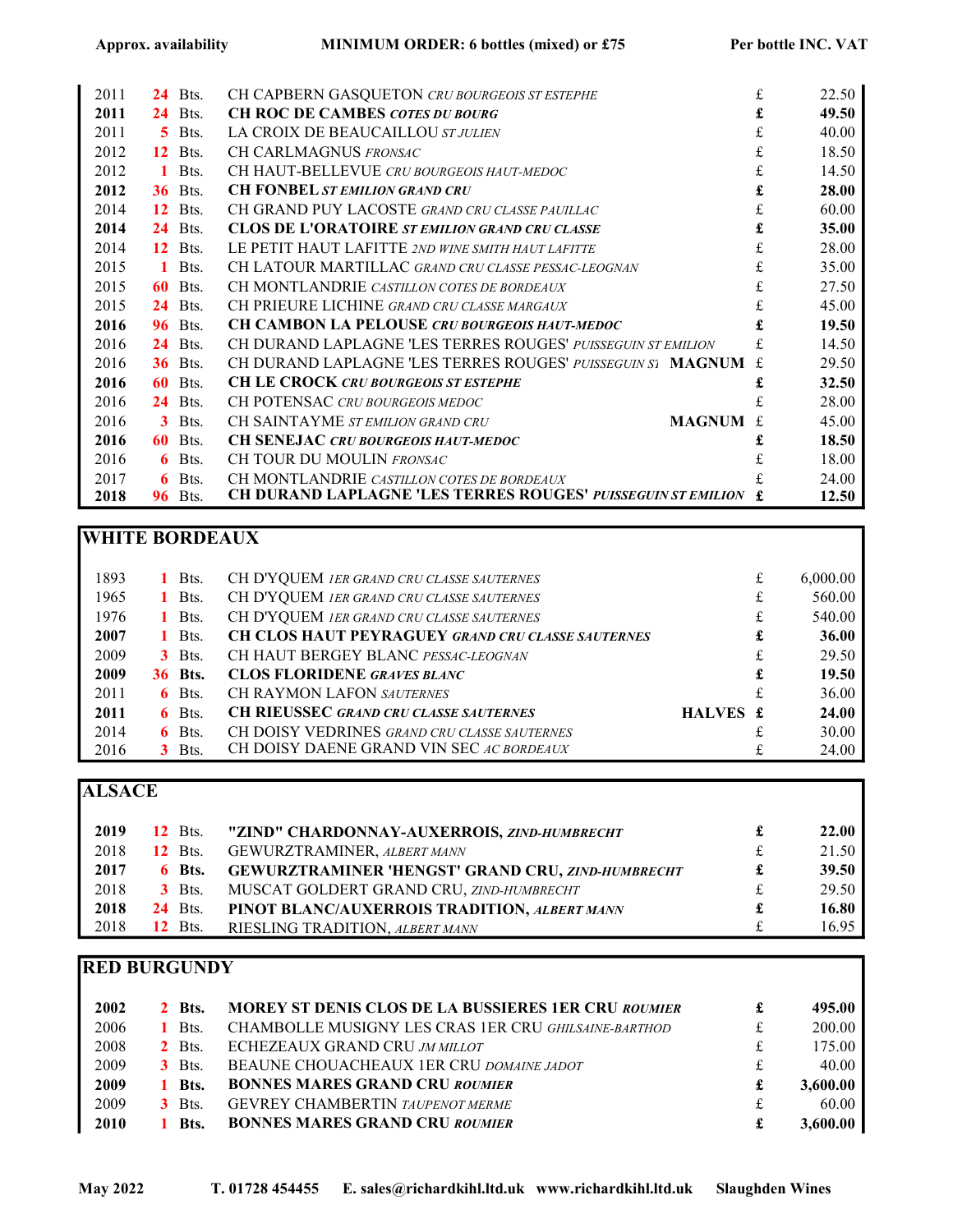| 2010 |    | $3$ Bts.  | CORTON CLOS DU ROI GRAND CRU CHANDON DE BRIALLES                 | £  | 120.00 |
|------|----|-----------|------------------------------------------------------------------|----|--------|
| 2010 |    | 1 Bts.    | VOSNE ROMANEE MALCONSORTS 1ER CRU DE MONTILLE                    |    | 850.00 |
| 2014 | 12 | Bts.      | <b>GEVREY CHAMBERTIN CLOS PRIEUR 1ER CRU ROSSIGNOL-TRAPET</b>    | £  | 85.00  |
| 2014 |    | $3$ Bts.  | SAVIGNY LES BEAUNE FOURNEAUX 1ER CRU SIMON BIZE                  | £. | 39.50  |
| 2014 |    | $3$ Bts.  | POMMARD LES RUGIENS 1ER CRU FRANCOIS BUFFET                      | £  | 39.50  |
| 2015 | 12 | Bts.      | <b>BOURGOGNE HAUTES COTES DE NUITS GEANTET PANSIOT</b>           |    | 29.50  |
| 2016 |    | $3$ Bts.  | BOURGOGNE EPINEUIL DOMAINE DE L'ABBAYE, DOMINIQUE GRUHIER        |    | 22.00  |
| 2016 |    | $12$ Bts. | <b>GEVREY CHAMBERTIN CHAMPERRIER VIEILLES VIGNES TORTOCHO1 £</b> |    | 39.50  |
| 2016 | 12 | Bts.      | GEVREY CHAMBERTIN LAVAUX ST JACQUES 1ER CRU TORTOCHOT            | £  | 60.00  |
| 2017 |    | $3$ Bts.  | BEAUNE CLOS DES MARCONNETS 1ER CRU DOMAINE CHANSON               |    | 35.00  |
| 2017 |    | $3$ Bts.  | CHAMBOLLE MUSIGNY VIEILLES VIGNES HUDELOT-BAILLET                | £  | 42.50  |
| 2019 |    | $36$ Bts. | <b>BOURGOGNES HAUTES COTES DE NUITS HUDELOT-BAILLET</b>          |    | 22.50  |
| 2018 |    | $3$ Bts.  | <b>BOURGOGNE PINOT NOIR HUDELOT-BAILLET</b>                      |    | 19.50  |
| 2018 | 6. | Bts.      | <b>BOURGOGNE PINOT NOIR PAUL PILLOT</b>                          | £  | 26.00  |
| 2018 | 12 | Bts.      | CHAMBOLLE MUSIGNY VIEILLES VIGNES HUDELOT-BAILLET                |    | 45.00  |
| 2018 | 24 | Bts.      | <b>MERCUREY CLOS DES GRAND VOYENS 1ER CRU JEANNIN-NALTET</b>     | £  | 26.00  |

#### WHITE BURGUNDY

| 2012 |              | $3$ Bts.       | BEAUNE GREVES LE CLOS BLANC 1ER CRU DOMAINE GAGEY, LOUIS JADOT | £ | 42.50 |
|------|--------------|----------------|----------------------------------------------------------------|---|-------|
| 2019 | 6            | Bts.           | <b>BOURGOGNE ALIGOTE PAUL PILLOT</b>                           | £ | 19.95 |
| 2019 | 48           | Bts.           | <b>BOURGOGNE BLANC 'CLOS DE LA CARBONNADE' P&amp;L BORGEOT</b> | £ | 18.50 |
| 2018 | 3            | Bts.           | <b>BOURGOGNE CHARDONNAY ALAIN CHAVY (PULIGNY)</b>              | £ | 17.80 |
| 2019 | 36           | Bts.           | BOURGOGNE BLANC 'LES CHATAIGNERS' HUBERT LAMY                  | £ | 32.50 |
| 2020 | 60           | Bts.           | <b>BOURGOGNE SAINT MARTIN BACHEY-LEGROS</b>                    | £ | 23.50 |
| 2020 | 24           | Bts.           | CHABLIS GERARD TREMBLAY                                        | £ | 17.80 |
| 2019 | 60           | Bts.           | CHABLIS JEAN COLLET ET FILS                                    | £ | 22.00 |
| 2019 | 12           | Bts.           | <b>CHABLIS VAILLONS 1ER CRU JEAN COLLET ET FILS</b>            | £ | 32.50 |
| 2017 | $\mathbf{1}$ | Bts.           | CHABLIS VAUCOUPAIN 1ER CRU JP DROIN                            | £ | 35.00 |
| 2019 | 18           | Bts.           | CHASSAGNE MONTRACHET VIEILLE VIGNES P&L BORGEOT                | £ | 45.00 |
| 2020 | 60           | Bts.           | <b>MACON VILLAGES DOMAINE SEVE</b>                             | £ | 15.75 |
| 2013 | 5.           | Bts.           | MEURSAULT PERRIERES 1ER CRU ALBERT GRIVAULT                    | £ | 85.00 |
| 2018 | 36           | Bts.           | MEURSAULT BLAGNY 1ER CRU ANTOINE JOBARD                        | £ | 95.00 |
| 2019 | 18           | Bts.           | MEURSAULT LES GRANDS CHARRONS DOMAINE MICHELOT                 | £ | 45.00 |
| 2018 | 12           | Bts.           | <b>POUILLY FUISSE DOMAINE JA FERRET</b>                        |   | 32.50 |
| 2014 | 3            | Bts.           | PULIGNY MONTRACHET ENSEIGNERES ALEX GAMBAL                     | £ | 65.00 |
| 2019 | 12           | Bts.           | PULIGNY MONTRACHET ENSEIGNERES JEAN PASCAL                     | £ | 45.00 |
| 2017 | 18           | Bts.           | PULIGNY MONTRACHET LES FOLATIERES JEAN PASCAL                  | £ | 60.00 |
| 2017 | 6            | Bts.           | PULIGNY MONTRACHET REFERTS 1ER CRU JM BOILLOT                  | £ | 80.00 |
| 2015 | 3            | Bts.           | SAINT AUBIN 1ER CRU LES FRIONNES HUBERT LAMY                   | £ | 39.50 |
| 2017 | 6            | Bts.           | SAINT-ROMAIN DELAGRANGE                                        | £ | 26.00 |
| 2018 | 18           | Bts.           | <b>SANTENAY 'CLOS DES GRAVIERES' 1ER CRU BACHEY-LEGROS</b>     |   | 32.50 |
| 2019 | 12           | Bts.           | <b>SANTENAY 'LES GRAVIERES' 1ER CRU DOMAINE MICHELOT</b>       |   | 37.50 |
| 2019 |              | <b>24</b> Bts. | <b>SANTENAY 'SOUS LA ROCHE' BACHEY-LEGROS</b>                  |   | 27.50 |

## BEAUJOLAIS

| 2020 | <b>24 Bts.</b> | <b>BEAUJOLAIS VILLAGES NON FILTRE MANOIR DU CARRA</b>  | 12.50              |
|------|----------------|--------------------------------------------------------|--------------------|
| 2018 | 12 Bts.        | COTE DE BROUILLY LES SEPT VIGNES CHATEAU THIVIN        | 19.75              |
| 2019 | <b>18</b> Bts. | <b>COTE DE BROUILLY LES SEPT VIGNES CHATEAU THIVIN</b> | 19.75 <sub>1</sub> |

## CHAMPAGNE & SPARKLING (inc. ENGLAND)

1996 1 Bts. DOM PERIGNON  $\epsilon$  295.00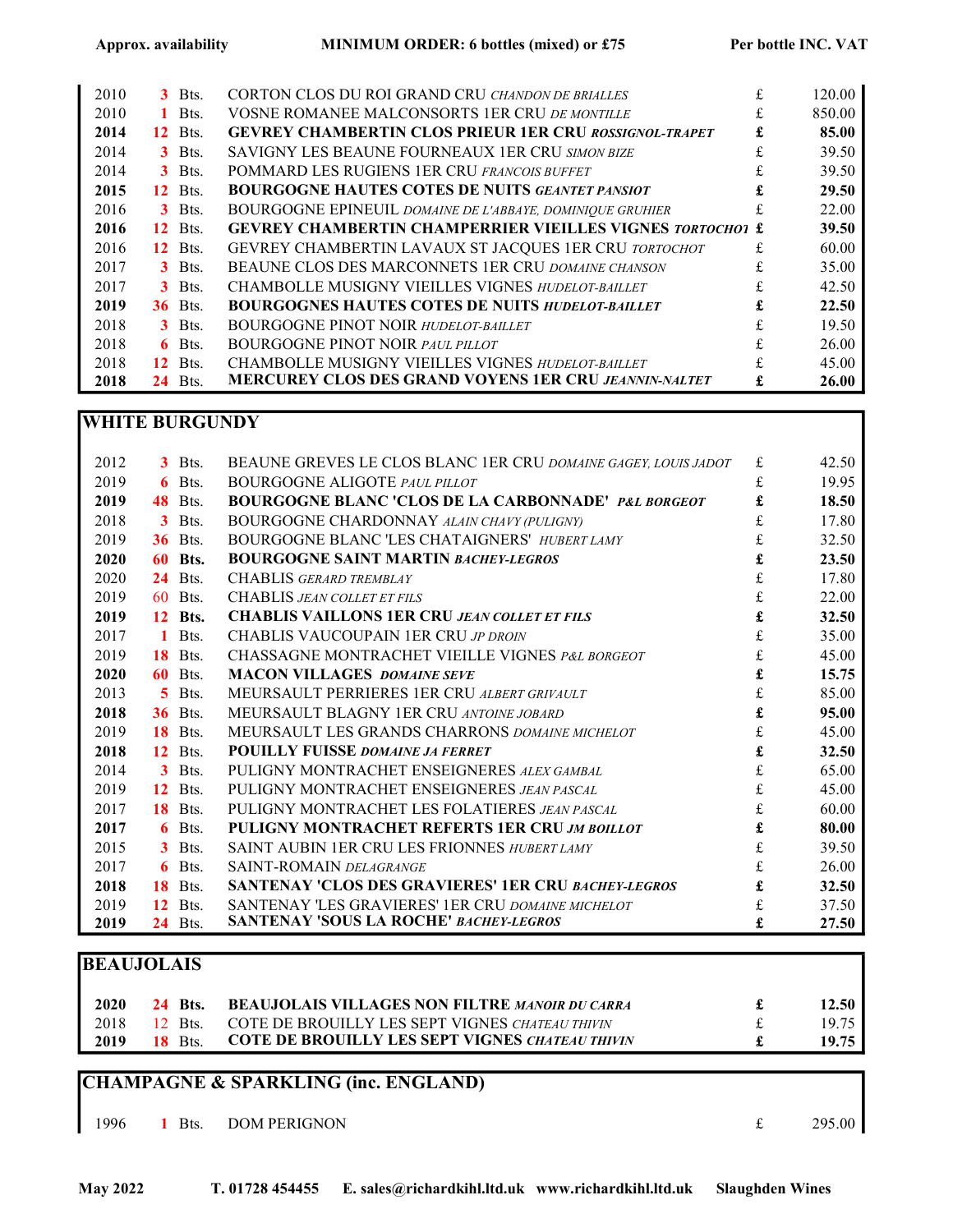| 2002      | $2$ Bts.       | <b>DOM PERIGNON</b>                  |           | £ | 280.00 |
|-----------|----------------|--------------------------------------|-----------|---|--------|
| 2004      | $3$ Bts.       | <b>DOM PERIGNON</b>                  |           | £ | 195.00 |
| 2012      | $3$ Bts.       | <b>BOLLINGER GRAND ANNEE</b>         | MAGNUMS £ |   | 240.00 |
| 2012      | $3$ Bts.       | <b>BOLLINGER GRAND ANNEE ROSE</b>    |           | £ | 120.00 |
| NV        | $1$ Bts.       | <b>KRUG GRAND CUVEE EDITION 168</b>  |           | £ | 195.00 |
| <b>NV</b> | $24$ Bts.      | MAILLY GRAND CRU BLANC DE PINOT NOIR |           | £ | 45.00  |
| <b>NV</b> | <b>96</b> Bts. | <b>MAILLY GRAND CRU BRUT RESERVE</b> |           | £ | 35.00  |
| <b>NV</b> | <b>48</b> Bts. | <b>MAILLY GRAND CRU BRUT RESERVE</b> | HALVES £  |   | 18.75  |
| <b>NV</b> | $3$ Bts.       | <b>MAILLY GRAND CRU BRUT RESERVE</b> | MAGNUMS £ |   | 80.00  |

Floral, precise and intense on the nose, an immediate and wonderful reminder of the elegance and appeal of champagne versus the more concentrated fruit character of the best English sparkling wines. Acacia, honey, majoring on citrus rather than red fruit aromas (surprisingly, given there is 75% Pinot Noir in the blend!). The autolytic character is a background note, fine pastry and pain d'epices rather than a rich, leesy-style. Delicate lemon flavours with a clean, chalky texture, great acidity, intense on the palate. RKL "A very refined example, zesty and limey on the nose with supporting floral notes. Elegant palate, with great purity on the finish. 93 points." Decanter Magazine, Dec 2019

| <b>NV</b> | <b>60</b> Bts. | <b>RENARD BARNIER BRUT</b>                                  |          | £ | 26.00 |
|-----------|----------------|-------------------------------------------------------------|----------|---|-------|
| NV        | $2$ Bts.       | <b>RENARD BARNIER BRUT</b>                                  | HALVES £ |   | 13.50 |
| NV        | $6$ Bts.       | <b>RUINART BLANC DE BLANCS</b>                              |          | £ | 75.00 |
| <b>NV</b> | <b>24</b> Bts. | <b>RUINART 'R' DE RUINART BRUT</b>                          |          | £ | 49.50 |
| NV        | $6$ Bts.       | <b>RUINART ROSE</b>                                         |          | £ | 75.00 |
| NV        | <b>60</b> Bts. | BLANC DE BLANCS VIN MOUSSEAUX BRUT, CHARLES PELLETIER       |          | £ | 13.95 |
| 2011      | $6$ Bts.       | <b>HOFFMANN &amp; RATHBONE BLANC DE BLANCS BRUT, SUSSEX</b> |          | £ | 39.50 |
| 2011      | $3$ Bts.       | HOFFMANN & RATHBONE ROSE BRUT RESERVE, SUSSEX               |          | £ | 39.50 |
| 2016      | $3$ Bts.       | RATHFINNY BLANC DE NOIRS BRUT, SUSSEX                       |          | £ | 35.00 |

### **LOIRE**

| 2019    | <b>36</b> Bts. | <b>TERRE DE SILEX' COTEAUX DE GIENNOIS CAF BERTHIER</b>         |   | 19.50 |
|---------|----------------|-----------------------------------------------------------------|---|-------|
| 2020    | <b>36</b> Bts. | MUSCADET SUR LIE VIEILLES VIGNES 'FIEFS DE RETAIL' GOBIN FRERES | £ | 12.50 |
| 2019/20 | <b>36</b> Bts. | <b>POUILLY FUME CHATEAU DE TRACY</b>                            |   | 24.50 |
| 2018    | $6$ Bts.       | <b>POUILLY FUME DOMAINE BLONDELET</b>                           | £ | 17.95 |
| 2019    | <b>12</b> Bts. | <b>SANCERRE DOMAINE DES CLAIRNEAUX</b>                          | £ | 19.50 |
| 2020    | <b>36</b> Bts. | <b>SAUMUR-CHAMPIGNY DOMAINE ROCHES NEUVES</b>                   | £ | 18.20 |
| 2018    | $3$ Bts.       | SAUMUR-CHAMPIGNY 'LES MEMOIRES' DOMAINE ROCHES NEUVES           | £ | 39.50 |
| 2019    | <b>3</b> Bts.  | SAUMUR-CHAMPIGNY 'TERRES CHAUDES' DOMAINE ROCHES NEUVES         | £ | 28.50 |
| 2019    | <b>12</b> Bts. | SAUVIGNON TOURAINE DOMAINE DE LA RABLAIS                        |   | 11.50 |

## **RHONE**

| 2003 | $6$ Bts.            | CHATEAUNEUF-DU-PAPE 'ALEXIS ESTABLET' CHATEAU TINEL  | £  | 35.00    |
|------|---------------------|------------------------------------------------------|----|----------|
| 1989 | 1 Bts.              | CHATEAUNEUF-DU-PAPE CH DE BEAUCASTEL                 | £  | 180.00   |
| 1979 | 1 Bts.              | CHATEAUNEUF-DU-PAPE CHATEAU RAYAS                    | £  | 3,000.00 |
| 1990 | 6 Bts.              | CHATEAUNEUF-DU-PAPE CHATEAU RAYAS                    | £  | 4,000.00 |
| 2005 | $\overline{5}$ Bts. | CHATEAUNEUF-DU-PAPE CHATEAU RAYAS                    | £  | 2,650.00 |
| 2005 | $3$ Bts.            | CHATEAUNEUF-DU-PAPE 'L'ACCENT DE LA ROQUETE' BRUNIER | £  | 28.50    |
| 2006 | $3$ Bts.            | CHATEAUNEUF-DU-PAPE 'L'ACCENT DE LA ROQUETE' BRUNIER | £  | 28.50    |
| 2016 | Bts.<br>12          | <b>CHATEAUNEUF-DU-PAPE MAS DE BOISLAUZON</b>         | £  | 32.50    |
| 1999 | 4 Bts.              | CHATEAUNEUF-DU-PAPE BLANC CHATEAU RAYAS              | £  | 795.00   |
| 2018 | $3$ Bts.            | CORNAS 'LES EYGATS' DOMAINE COURBIS                  | £  | 45.00    |
| 1998 | $2$ Bts.            | COTES DU RHONES SYRAH CH DE FONSALETTE               | £. | 600.00   |
| 2001 | $1$ Bts.            | COTES DU RHONES SYRAH CH DE FONSALETTE               | £  | 495.00   |
| 2017 | Bts.<br>6.          | <b>COTES DU RHONES VILLAGES CALENDAL</b>             | £  | 23.50    |
| 2018 | Bts.<br>12          | COTES DU RHONES VILLAGES CALENDAL                    |    | 26.00    |
|      |                     |                                                      |    |          |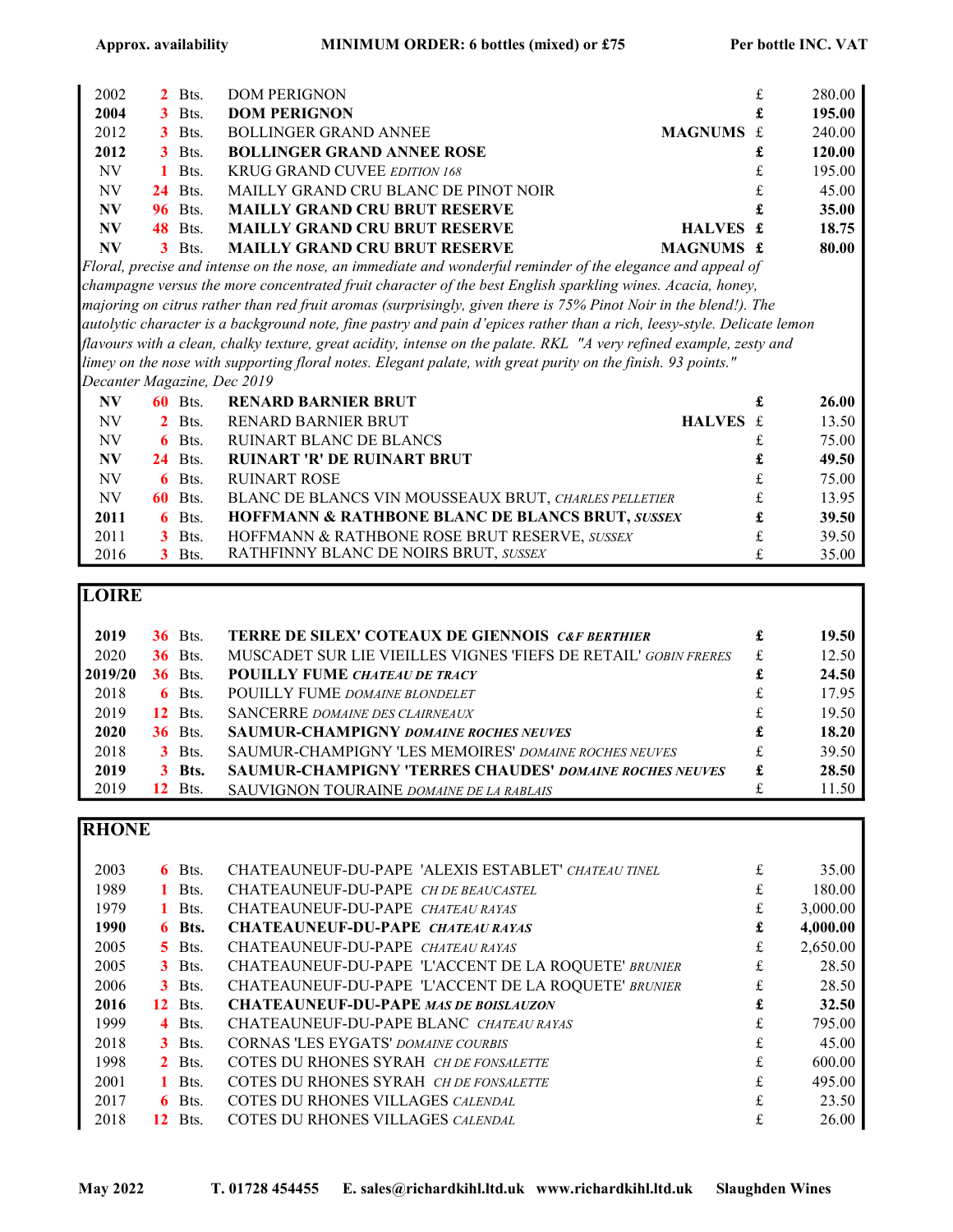| 2016/17 | 12  | Bts.           | COTES DU RHONES VILLAGES MAS DE BOISLAUZON                  | £ | 16.50    |
|---------|-----|----------------|-------------------------------------------------------------|---|----------|
| 1982    |     | 4 Bts.         | COTE ROTIE LES JUMELLES JABOULET                            |   | 120.00   |
| 2017    | 6.  | Bts.           | <b>CROZES-HERMITAGE 'LE ROUVRE' DOMAINE YANN CHAVE</b>      | £ | 28.00    |
| 1978    |     | $2$ Bts.       | <b>HERMITAGE LA CHAPELLE JABOULET</b>                       | £ | 1.500.00 |
| 1982    |     | $2$ Bts.       | HERMITAGE LA CHAPELLE JABOULET                              | £ | 180.00   |
| 1988    |     | 4 Bts.         | HERMITAGE LA CHAPELLE JABOULET                              | £ | 280.00   |
| 2019    |     | <b>12</b> Bts. | <b>SAINT-PERAY DOMAINE DE LORIENT</b>                       | £ | 31.75    |
| 2020    |     | $24$ Bts.      | SYRAH COLLINES RHODANIENNES LOUIS CLERC                     | £ | 15.75    |
| 2020    |     | <b>36 Bts.</b> | <b>SYRAH 'VALINES' COLLINES RHODANIENNES JEAN-LUC JAMET</b> | £ | 22.50    |
| 2018    |     | <b>12</b> Bts. | <b>VENTOUX 'LA CROIX' CHATEAU UNANG</b>                     | £ | 22.00    |
| 2016    | 12  | Bts.           | <b>VENTOUX 'LA GARDY' CHATEAU UNANG</b>                     | £ | 28.00    |
| 2018    | 60- | Bts.           | <b>VENTOUX 'LA SOURCE' CHATEAU UNANG</b>                    | £ | 14.95    |
| 2020    | 36. | Bts.           | VIOGNIER COLLINES RHODANIENNES MARTIN CLERC                 |   | 16.95    |

### PROVENCE ROSE

| 2020 | <b>96</b> Bts. | <b>DOMAINE ST ANDRIEU L'ORATOIRE ROSE PROVENCE ROSE</b> |          |   | 14.50 |
|------|----------------|---------------------------------------------------------|----------|---|-------|
| 2020 | <b>48</b> Bts. | DOMAINE ST ANDRIEU L'ORATOIRE ROSE PROVENCE ROSE        | MAGS $f$ |   | 32.50 |
| 2020 | $6$ Bts.       | <b>CH MIRAVAL PROVENCE ROSE</b>                         | MAGS £   |   | 39.50 |
| 2021 | <b>24</b> Bts. | CH MIRAVAL PROVENCE ROSE                                |          |   | 23.50 |
| 2020 | <b>18</b> Bts. | <b>DOMAINE OTT MIREILLE PROVENCE ROSE</b>               |          | £ | 35.00 |
| 2020 | $6$ Bts.       | RESERVE DE GASSAC LANGUEDOC ROSE                        |          |   | 9.50  |

## REGIONAL FRANCE

| 1937 |    | Bts.           | <b>MAURY DOMAINE ET TERROIRS</b>                  |           | £ | 150.00 |
|------|----|----------------|---------------------------------------------------|-----------|---|--------|
| 2016 |    | $2$ Bts.       | BERGERAC BLANC TOUR DES GENDRES CUVEE DES CONTI   |           | £ | 11.95  |
| 2016 |    | $6$ Bts.       | <b>CAHORS 'LE CEDRE' CHATEAU DU CEDRE</b>         |           | £ | 39.50  |
| 2020 | 60 | Bts.           | CORBIERES ESPRIT DU VENT 'LES 400 COUPS' DE       |           | £ | 12.95  |
| 2018 |    | <b>36</b> Bts. | <b>CORBIERES GRANDE CUVEE CASTELMAURE</b>         |           | £ | 14.95  |
| 2018 |    | $6$ Bts.       | CORBIERES 'SANSA' DE CASTELMAURE (NO SULPHITES)   |           | £ | 11.95  |
| 2018 |    | <b>12</b> Bts. | <b>CORBIERES 'VIGNERONS' DE CASTELMAURE</b>       | MAGNUMS £ |   | 22.00  |
| 2019 |    | <b>96 Bts.</b> | <b>CORBIERES 'LE ROUGE' DE CASTELMAURE</b>        |           |   | 11.95  |
| 2013 |    | $6$ Bts.       | COTES DE ROUSSILLON VILLAGES CHAPOUTIER BILA HAUT |           | £ | 17.50  |
| 2020 |    | <b>36</b> Bts. | PICPOUL DE PINET DOMAINE DELSOL                   |           |   | 10.80  |

# **ITALY**

| 2006    |    | Bts. | BARBARESCO BERNADOT BRICCO ASILI                             | £ | 50.00 |
|---------|----|------|--------------------------------------------------------------|---|-------|
| 2019    | 6. | Bts. | <b>BARBERA D'ALBA, PIO CESARE</b>                            | £ | 19.50 |
| 2008    | 1. | Bts. | <b>BAROLO CERETTA LUIGI BAUDANA</b>                          | £ | 55.00 |
| 2013    | 3  | Bts. | <b>BRUNELLO DI MONTALCINO FOSSACOLLE</b>                     | £ | 45.00 |
| 2018/19 | 12 | Bts. | CHIANTI CLASSICO FONTERUTOLI                                 |   | 24.00 |
| 2015    | 3  | Bts. | COLLI ORIENTALE FRIULI SACRISASSI ROSSO LE DUE TERRE         | £ | 29.50 |
| 2018    | 6. | Bts. | DOLCETTO D'ALBA, PIO CESARE                                  |   | 19.75 |
| 2018    | 24 | Bts. | <b>GAVI DI TASSAROLO 'LA FORNACE' BERGAGLIO</b>              | £ | 12.75 |
| 2018    | 6. | Bts. | <b>GRECO DI TUFO BENITO FERRARA</b>                          |   | 19.50 |
| 2009    | 6. | Bts. | <b>IL CARBONAIONE POGGIO SCALETTE ALTA VALLE DELLA GREVE</b> | £ | 45.00 |
| 2020    | 6. | Bts. | LAMBRUSCO GRASPAROSSA CASTELVERTO VILLA CALDINI              |   | 16.50 |
| 2020    | 18 | Bts. | LANGHE NEBBIOLO G.D. VAJRA                                   | £ | 24.50 |
| 2019    | 12 | Bts. | LE VOLTE DELL'ORNELLAIA                                      |   | 26.00 |
| 2020    | 24 | Bts. | MORELLINO DI SCANSANO 'COTOZZINO' ANTONIO CAMILLO            | £ | 14.50 |
| 2017/20 | 6. | Bts. | <b>SOAVE CALVARINO PIEROPAN</b>                              | £ | 22.00 |
| 2020    | 24 | Bts. | <b>SOAVE CLASSICO PIEROPAN</b>                               |   | 14.95 |
|         |    |      |                                                              |   |       |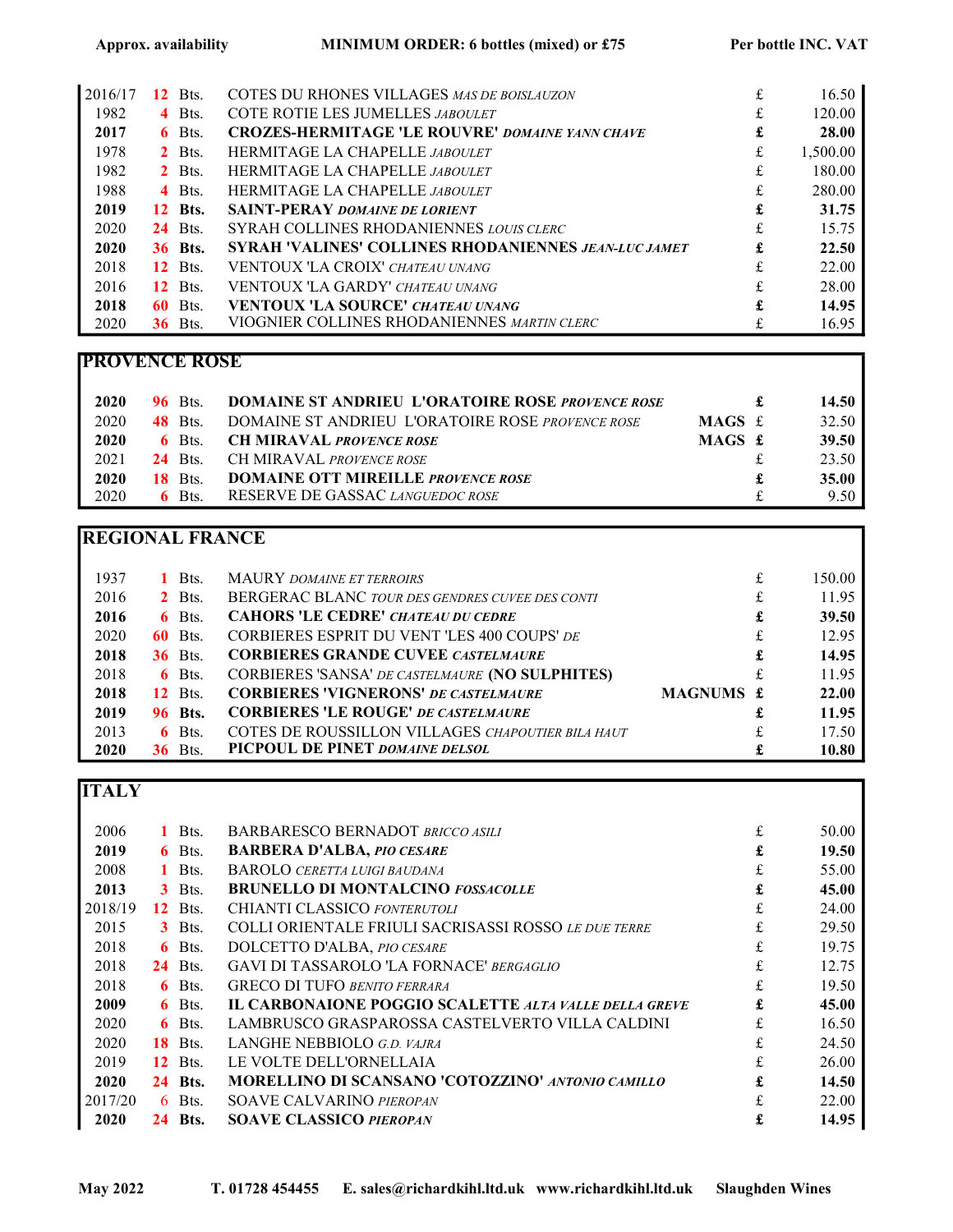#### Approx. availability MINIMUM ORDER: 6 bottles (mixed) or £75 Per bottle INC. VAT

| 2018 | $6$ Bts.       | SOAVE LA ROCCA <i>PIEROPAN</i>            | 30.00 |
|------|----------------|-------------------------------------------|-------|
| 2019 | <b>24 Bts.</b> | VALPOLICELLA CLASSICO RIPASSO FABIANO     | 17.95 |
| 2015 | <b>3</b> Bts.  | VALPOLICELLA SUPERIORE ROCCOLO GRASSI     | 32.50 |
| 2020 | $18$ Bts.      | <b>VERMENTINO TOSCANA ANTONIO CAMILLO</b> | 12.50 |

#### **SPAIN**

| 1931 | $1$ Bts.       | PEDRO XIMENEZ DON PX TORO ALBALA                 |           | £ | 220.00 |
|------|----------------|--------------------------------------------------|-----------|---|--------|
| 2021 | <b>12</b> Bts. | ALBARINO DE SAN CAMPIO TERRAS GAUDA              |           | £ | 15.40  |
| 2018 | <b>12</b> Bts. | <b>BIERZO TINTO BODEGAS PITTACUM</b>             |           | £ | 15.80  |
| 2003 | 1 Bts.         | NUMANTHIA, BODEGA NUMANTHIA                      | MAGNUMS £ |   | 120.00 |
| 2016 | $2$ Bts.       | RIBERA DEL DUERO CRIANZA FUENTENARRO             |           |   | 15.40  |
| 2017 | <b>24</b> Bts. | RIOJA CRIANZA VALSERRANO BODEGAS DE LA MARQUESAS |           | £ | 14.95  |
| 2014 | $6$ Bts.       | <b>RIOJA RESERVA MIGUEL MERINO</b>               |           | £ | 32.50  |
| 2015 | <b>18</b> Bts. | RIOJA RESERVA 'ARDANZA' LA RIOJA ALTA            |           | £ | 33.00  |
| 2005 | $1$ Bts.       | TERMANTHIA, BODEGA NUMANTHIA                     |           | £ | 295.00 |
| 2020 | <b>24</b> Bts. | TXAKOLI TXOMIN ETXANIZ, GETARIAKO TXAKOLINA      |           | £ | 14.50  |

#### PORTUGAL

| 2018/19 | $6$ Bts. | <b>DUAS QUINTAS TINTO RAMOS PINTOS, DOURO VALLEY</b> | 16.50 <sub>1</sub> |
|---------|----------|------------------------------------------------------|--------------------|
| 2018    | $6$ Bts. | DUAS QUINTAS BLANCO RAMOS PINTOS, DOURO VALLEY       | 14.75              |

## **GERMANY**

| 2000 | 1 Bts.              | HEROLD ERBEN DURKHEIMER BEERENAUSLESE                       | HALVES £ |   | 50.00 |
|------|---------------------|-------------------------------------------------------------|----------|---|-------|
| 2003 | $\overline{5}$ Bts. | <b>DONNHOFF OBERHAUSER LEISTENBERG KABINETT</b>             |          |   | 26.50 |
| 2002 | $3$ Bts.            | <b>LEITZ RUDESHEIMER ROSENECK SPATLESE</b>                  |          |   | 29.50 |
| 2005 | $\overline{5}$ Bts. | <b>DONNHOFF SCHLOSSBOCKELHEIMER FELSENBERG AUSLESE GOLI</b> | HALVES £ |   | 29.50 |
| 2005 | 2 Bts.              | DR LOOSEN WEHLENER SONNENUHR AUSLESE                        |          | £ | 29.50 |
| 2008 | $3$ Bts.            | <b>DONNHOFF NIEDERHAUSER HERMANNSHOHLE SPATLESE</b>         |          |   | 32.50 |
| 2015 | $6$ Bts.            | <b>GUNDERLOCH NACKENHEIMER ROTHENBERG AUSLESE GOLDCAP</b>   | HALVES £ |   | 29.50 |
| 2019 | <b>18</b> Bts.      | DONNHOFF RIESLING OBA TROCKEN (DRY)                         |          |   | 19.50 |
| 2020 | <b>12</b> Bts.      | <b>SCHLOSS JOHANNISBERG 'GRUNLACK' RIESLING SPATLESE</b>    |          |   | 39.50 |

"Very cool and reserved at the front, but this is an enormously deep and complex wine that has staggering mineral intensity. The lime and oolong-tea freshness effortlessly swallows up the unfermented grape sweetness, as if it didn't really exist. Some will criticize, saying that this is too radical, but that's what creates the great excitement! The herbal freshness at the finish is really astounding. Drinkable now, but best from 2023. 99 points" jamessuckling.com

## AUSTRIA

| 2020 | <b>24</b> Bts. | <b>GRUNER VELTLINER STRASS, ALLRAM</b>  | £ | 14.95  |
|------|----------------|-----------------------------------------|---|--------|
|      |                | PORT, SHERRY & MADEIRA                  |   |        |
|      |                |                                         |   |        |
| 1945 | Bts.           | <b>SANDEMAN</b>                         | £ | 480.00 |
| 1948 | Bts.           | DA SILVA                                | £ | 600.00 |
| 1955 | $2$ Bts.       | QUINTA DO NOVAL                         | £ | 360.00 |
| 1963 | Bts.           | <b>BORGES</b>                           | £ | 150.00 |
| 1963 | Bts.           | <b>FONSECA</b>                          | £ | 280.00 |
| 1969 | Bts.           | <b>TAYLOR'S VERY OLD SINGLE HARVEST</b> | £ | 160.00 |
| 1970 | Bts.           | <b>DOW</b>                              | £ | 120.00 |
| 1977 | Bts.           | <b>FEUERHEERD</b>                       | £ | 75.00  |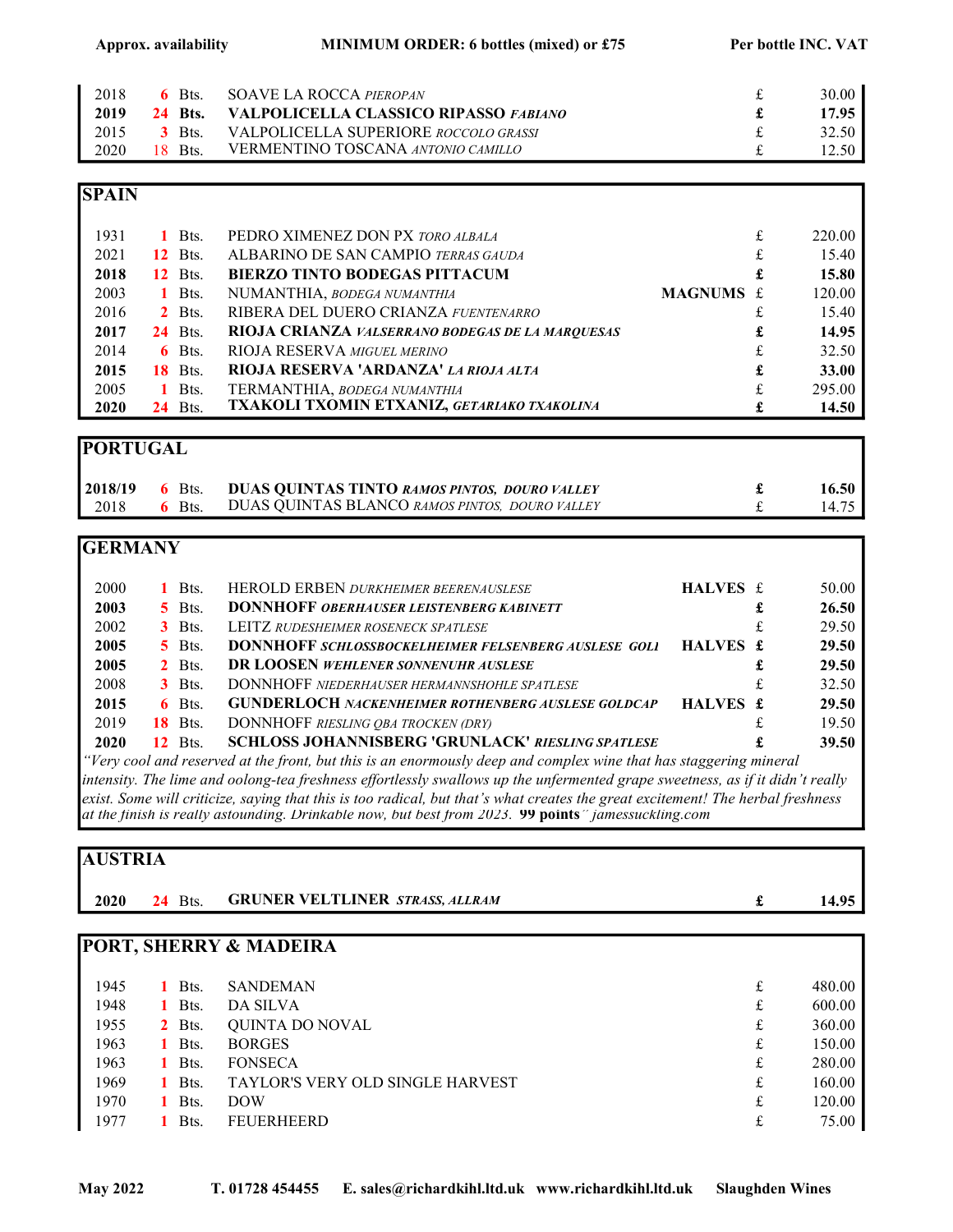| 1983      | Bts.           | <b>FONSECA</b>                            |          | £ | 85.00  |
|-----------|----------------|-------------------------------------------|----------|---|--------|
| 1985      | 6 Bts.         | <b>WARRE</b>                              |          | £ | 60.00  |
| 2000      | <b>24</b> Bts. | <b>SMITH WOODHOUSE</b>                    |          | £ | 45.00  |
| 2018      | $6$ Bts.       | <b>FONSECA GUIMARAENS</b>                 | HALVES £ |   | 19.50  |
|           |                |                                           |          |   |        |
| <b>NV</b> | $3$ Bts.       | <b>TIO PEPE FINO EN RAMA 2021 RELEASE</b> |          | £ | 17.50  |
| <b>NV</b> | $6$ Bts.       | <b>TIO PEPE FINO EN RAMA 2021 RELEASE</b> | HALVES £ |   | 9.50   |
| 1954      | Bts.           | <b>BOAL COSSART</b>                       |          | £ | 420.00 |
| 1954      | Bts.           | <b>MALMSEY COSSART</b>                    |          | £ | 450.00 |

## AUSTRALIA

| 2003 | 1 Bts.   | <b>GREENOCK CREEK ALICE'S SHIRAZ</b>    | 60.00 l |
|------|----------|-----------------------------------------|---------|
| 2003 |          | 2 Bts. GREENOCK CREEK SEVEN ACRE SHIRAZ | 75.00 l |
| 2018 |          | 6 Bts. LEEUWIN ART SERIES SHIRAZ        | 27.50 I |
| 2010 | $6$ Bts. | PENFOLD'S KALIMNA BIN 28 SHIRAZ         | 29.50 l |

#### NEW ZEALAND

| 2017 | $6$ Bts.       | CLOS HENRI PINOT NOIR                 |           | £ | 29.50 |
|------|----------------|---------------------------------------|-----------|---|-------|
| 2016 | $6$ Bts.       | CLOS HENRI SAUVIGNON BLANC            |           | £ | 24.00 |
| 2019 | <b>12 Bts.</b> | <b>GREYWACKE PINOT NOIR</b>           |           | £ | 32.50 |
| 2019 | 3 Bts.         | KUMEU RIVER ESTATE CHARDONNAY         | MAGNUMS £ |   | 49.50 |
| 2017 | $6$ Bts.       | KUMEU RIVER 'HUNTING HILL' CHARDONNAY |           |   | 39.50 |
| 2020 | <b>24</b> Bts. | KUMEU RIVER 'RAY'S ROAD' CHARDONNAY   |           | £ | 26.00 |
| 2020 | 24 Bts.        | KUMEU RIVER VILLAGE CHARDONNAY        |           |   | 14.50 |
| 2017 | $3$ Bts.       | <b>SERESIN LEAH PINOT NOIR</b>        |           |   | 26.00 |

# **LEBANON**

| 2002 |                | 6 Bts. CH MUSAR | 49.50 |
|------|----------------|-----------------|-------|
| 2009 |                | 3 Bts. CH MUSAR | 45.00 |
| 2015 | <b>12</b> Bts. | CH MUSAR        | 35.00 |

| <b>ARGENTINA</b> |                |                              |      |
|------------------|----------------|------------------------------|------|
| 2021             | <b>24</b> Bts. | MALBEC ORGANICA, SANTA JULIA | 9.95 |

## SOUTH AFRICA

| 2013                                                                                                                      |  | $3$ Bts.       | ANWILKA, KLEIN CONSTANTIA                                                                                            |  | 25.00 |
|---------------------------------------------------------------------------------------------------------------------------|--|----------------|----------------------------------------------------------------------------------------------------------------------|--|-------|
| 2018                                                                                                                      |  | $6$ Bts.       | CHARDONNAY RESERVE, GREYTON, LISMORE ESTATE                                                                          |  | 45.00 |
| 2020                                                                                                                      |  | 6 Bts.         | <b>CHARDONNAY, GREYTON, LISMORE ESTATE</b>                                                                           |  | 29.50 |
| 2018/19                                                                                                                   |  | $6$ Bts.       | CHARDONNAY, MEERLUST                                                                                                 |  | 21.50 |
| 2017                                                                                                                      |  | <b>12</b> Bts. | RUBICON, MEERLUST                                                                                                    |  | 29.50 |
| 2018                                                                                                                      |  | $3$ Bts.       | <b>SYRAH RESERVE, GREYTON, LISMORE ESTATE</b>                                                                        |  | 45.00 |
| "Red Wine of the Year for Value for Money" "The 2018 Estate Reserve Syrah contains 50% whole-bunch fruit and              |  |                |                                                                                                                      |  |       |
| is aged in 500- and 700-liter barrels, 30% new. It has an extremely pure, slightly floral bouquet of bright blueberry     |  |                |                                                                                                                      |  |       |
| and black currant fruit infused with scents of crushed iris petals and violets, almost Burgundian in style. The palate is |  |                |                                                                                                                      |  |       |
| extremely well balanced with perfectly pitched acidity and filigreed tannins. There is an unerring sense of               |  |                |                                                                                                                      |  |       |
|                                                                                                                           |  |                | weightlessness about this Syrah, which is one of the most precise Lismore reds I have encountered over several years |  |       |
|                                                                                                                           |  |                | of tasting. Absolutely stunning. 2022-2048. 97 points." Neal Martin, Vinous.com                                      |  |       |
| 2020                                                                                                                      |  | Bts.           | VIOGNIER 'AGE OF GRACE', WESTERN CAPE, LISMORE ESTATE                                                                |  | 26.00 |